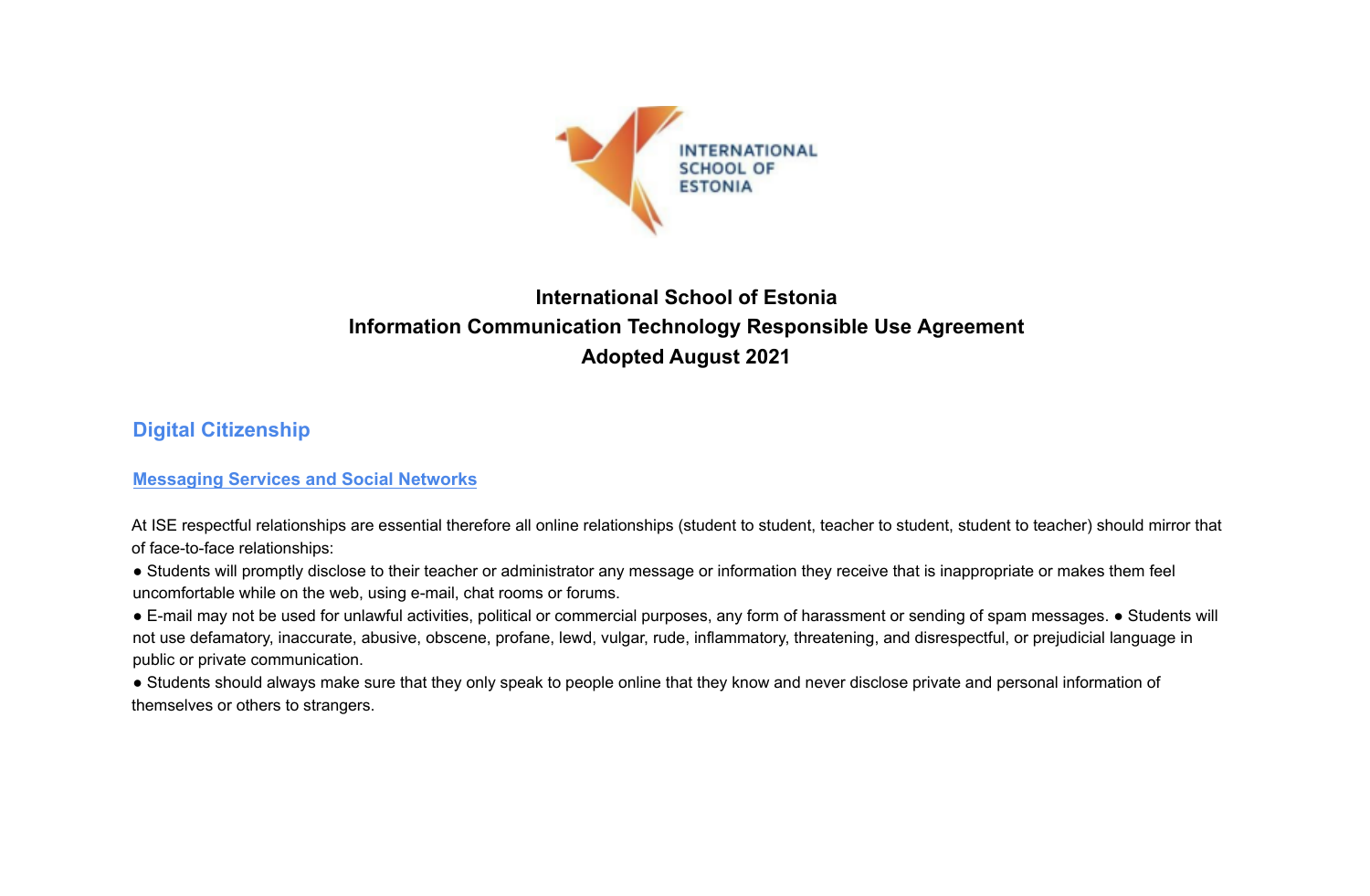### **Plagiarism and Copyright**

Plagiarism is the act of taking the words of another person and using them as one's own. This includes copying words or ideas from a book, magazine or other print or online source, downloading material from the Internet and copying work from another student. In the last case, both the student who does the copying and the student who allows the copying are equally guilty.

- Students will not plagiarise works that they find on the Internet.
- If a student is unsure whether or not he/she can use a work, permission should be requested from the copyright owner. For further information on copyright issues one can find media that is free to share, copy and/or remix, or visit creativecommons.org

• Students should learn how to attribute work properly by citation, footnote, and bibliography. Concerns related to such topics are always welcomed and encouraged by teachers at our school.

In addition, academic honesty in the IB is described by the IB learner profile. As stated in the IB learner profile, all members of the IB community must strive to be "principled", acting with "integrity and honesty, with a strong sense of fairness and justice, and with respect for the dignity and rights of people everywhere". For more information, please refer to our Academic Honesty Policies:

- MYP ISE Academic Honesty Policy
- DP ISE Academic Honesty

## **Bring Your Own Device (BYOD) at ISE**

The BYOD Programme at ISE enables student agency in many ways. BYOD offers ubiquitous device use for our students to support their personalized learning needs. This allows them to bring their personal laptops, tablets, and smartphones from home and use them for educational applications in the classroom. Students are able to make their own choice about which device and applications serve best their learning goals, in addition to developing responsibility, care and technical skills. Being able to evaluate and make such choices is an important aspect of information and communication literacy (ICT).

**Guidelines for Students and Parents**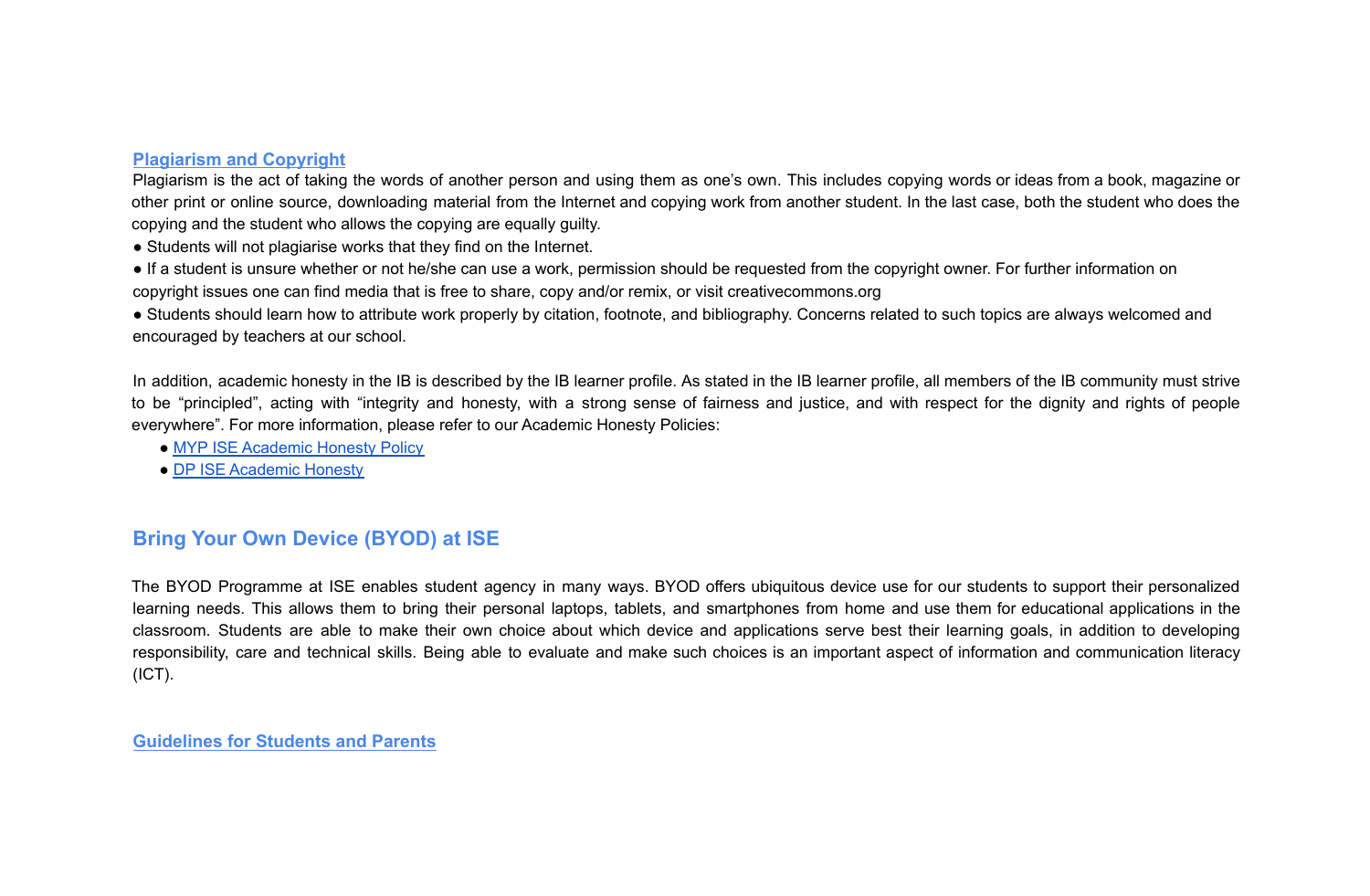● From August 2018 students enrolled in the Diploma and Middle Years Programme are required to bring their own device to school along with the peripherals that they consider necessary for their learning. Students have the option to choose which device suits them best, after considering the minimum technical specifications set from our school. ISE will provide an iPad 3 to students that chose to rent one out from school.

● Students will be expected to follow school's rules and guidelines in regards to bringing your own device to school.

● All students are permitted to carry personal mobile communication devices with them during the school day. They must be turned off or in silent mode at all times during class hours. These devices may not disrupt instructional times-Instructional time is defined as from the start to the end of a class period.  $\bullet$ ISE will continue to provide iPads for all students enrolled in the Primary Years Programme as a continuation of the 1-1 iPad programme. ● The personal owned laptop is advised to be an updated MAC OS laptop or Windows 10 laptop.

• The device is protected with a licensed Antivirus software

● VPN access will only be granted to a password-protected account on that particular device and only to school's administration and business office employees.

● The device does not have any peer-to-peer (P2P) software such as torrent, Utorrent, bittorrent and other means of illegal software that infringes copyrights.

● Any usage of anonymizers, P2P, gambling, pornographic websites, etc, is strictly prohibited.

#### **Minimum Laptop Requirements and Recommendations**

In order to support our BYOD program, the personally selected computing device will need to meet the device specifications as outlined by ISE and listed below.

| <b>Operating System</b> | Windows Laptop: Windows 10, Mac Laptop: OS X 10.7 or higher |
|-------------------------|-------------------------------------------------------------|
| <b>Wireless</b>         | 5GHz 802.11n                                                |
| <b>Storage Capacity</b> | at least 256 GB or higher                                   |
| <b>RAM</b>              | at least 4GB or higher                                      |
| <b>Battery Life</b>     | sufficient enough to get through a normal school day        |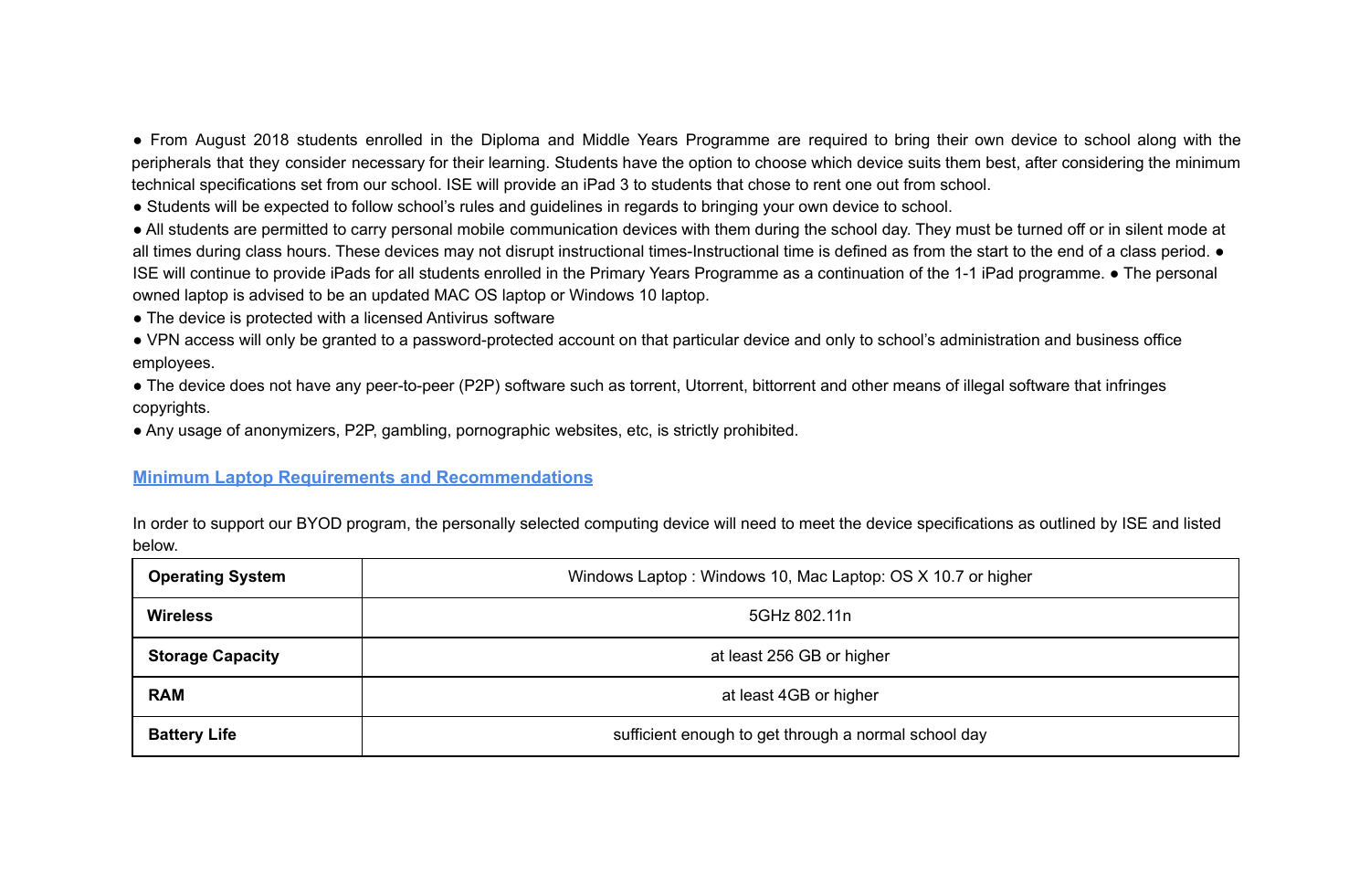| <b>Ports</b>           | at least 1 USB port, Audio in/out, in-built microphone, built-in camera                             |
|------------------------|-----------------------------------------------------------------------------------------------------|
| <b>Laptop Examples</b> | Intermediate Level: Asus Transformer Book T200 64GB<br><b>Advanced Level: Microsoft Surface Pro</b> |

|                      | High-end Advanced Level: MacBook                                                                                                                                                                                                                 |
|----------------------|--------------------------------------------------------------------------------------------------------------------------------------------------------------------------------------------------------------------------------------------------|
| <b>iPad Examples</b> | At least iPad 5th Generation                                                                                                                                                                                                                     |
| <b>Accessories</b>   | A padded bag or protective sleeve is suggested for both laptop and iPad. A headset or earbuds with a microphone will<br>be useful when accessing resources with audio and/or video. A bluetooth keyboard is highly recommended for the<br>iPads. |

### **Software and Installations**

#### **-Microsoft Office 365:**

All ISE users (students and staff) have access to Microsoft Office 365 via their ISE user accounts (Word, Excel, PowerPoint, Outlook, OneNote, Lync). Whilst ISE may not install the client edition of this software, students will have access to 'Microsoft 365' which is the cloud based version of the software. 'Microsoft 365' accounts are provided by ISE to every student and staff member deciding to bring their own device to school, at no cost. However, it is up to each student, individually, to accept the terms and conditions of the service. A user can install Office on up to 5 devices, including Windows, MACs, iPads, tablets.

Please refer to the Office 365 Guide on how to sign-up,download and install Office 365.

#### **-Internet Browsers:**

A minimum of two different browsers should be installed on the laptop. They should be up-to-date versions of Google Chrome, Safari, Firefox ( Mac or